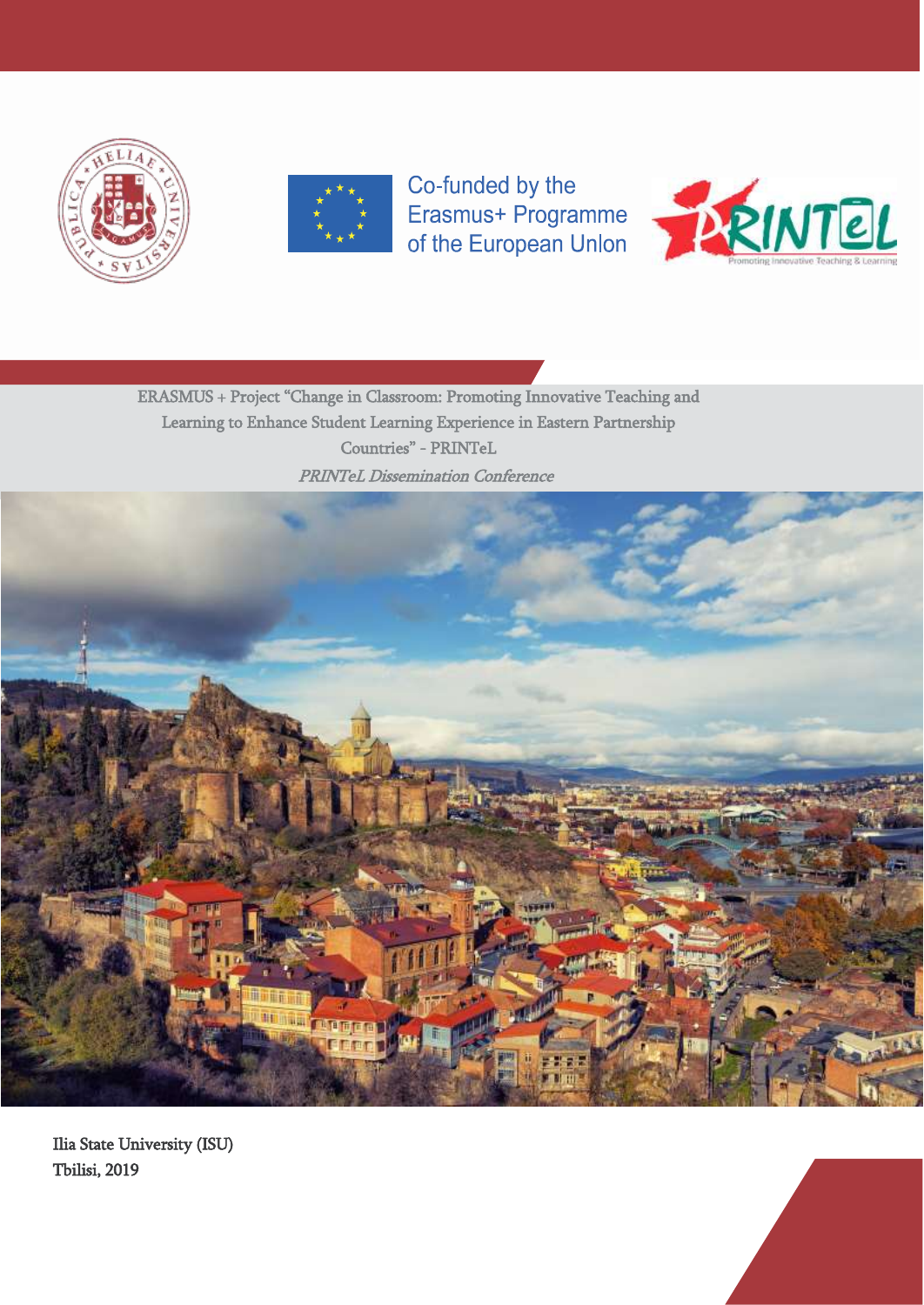

### Venue: Tbilisi, ISU, Building T Conference Hall, Kakutsa Cholokashvili Ave, 3/5

# "ACTIVE AND TECHNOLOGY-ENHANCED TEACHING AND LEARNING: CHALLENGES AND PERSPECTIVES"

## PROGRAMME

#### November 13, 2019

| $9:30 - 10:00$  | <b>Registration of the Participants</b>                                                                                                         |
|-----------------|-------------------------------------------------------------------------------------------------------------------------------------------------|
| $10:00 - 10:20$ | Welcome addresses                                                                                                                               |
|                 | Giga Zedania - Rector of Ilia State University                                                                                                  |
|                 | Lika Glonti - Head of the National Erasmus+ Office, Georgia                                                                                     |
|                 | Ketevan Darakhvelidze - Head of Development Office, ISU                                                                                         |
| $10:20 - 10:30$ | Introducing of the Conference Workshop                                                                                                          |
|                 | Armen Budaghyan - PRINTeL Project Coordinator - YSU                                                                                             |
|                 |                                                                                                                                                 |
| $10:30 - 11.30$ | Plenary session 1                                                                                                                               |
|                 | Chair - Sandra Meier -Lecturer and Project Manager - FHJ                                                                                        |
|                 | Hybrid/Blended Teaching & Learning - Key Challenges and<br><b>Solutions</b>                                                                     |
|                 | Moderators:                                                                                                                                     |
|                 | Anna Alexanian - Associated Professor - YSU                                                                                                     |
|                 | Tamar Mikeladze - Associated Professor - Tesau                                                                                                  |
| 11:30-11:45     | <b>COFFEE BREAK</b>                                                                                                                             |
| $11:45 - 12:45$ | Plenary session 2                                                                                                                               |
|                 | Chair - Aleksandre Ergeshidze - Associate Professor, ISU                                                                                        |
|                 | Video as a Learning tool for teachers & students: Video Lecturing &<br>promoting Interaction in the Classroom - Key Challenges and<br>Solutions |
|                 | Moderators:                                                                                                                                     |
|                 | Sviatlana Hanchar - Head of Department of Foreign Languages, YKSUG                                                                              |
|                 | Dali Sekhniashvili- Ass. Prof. Faculty of Engineering, Economics, Media,<br>Technology and Social Sciences, GTU                                 |
| $12:45 - 14:00$ | Lunch                                                                                                                                           |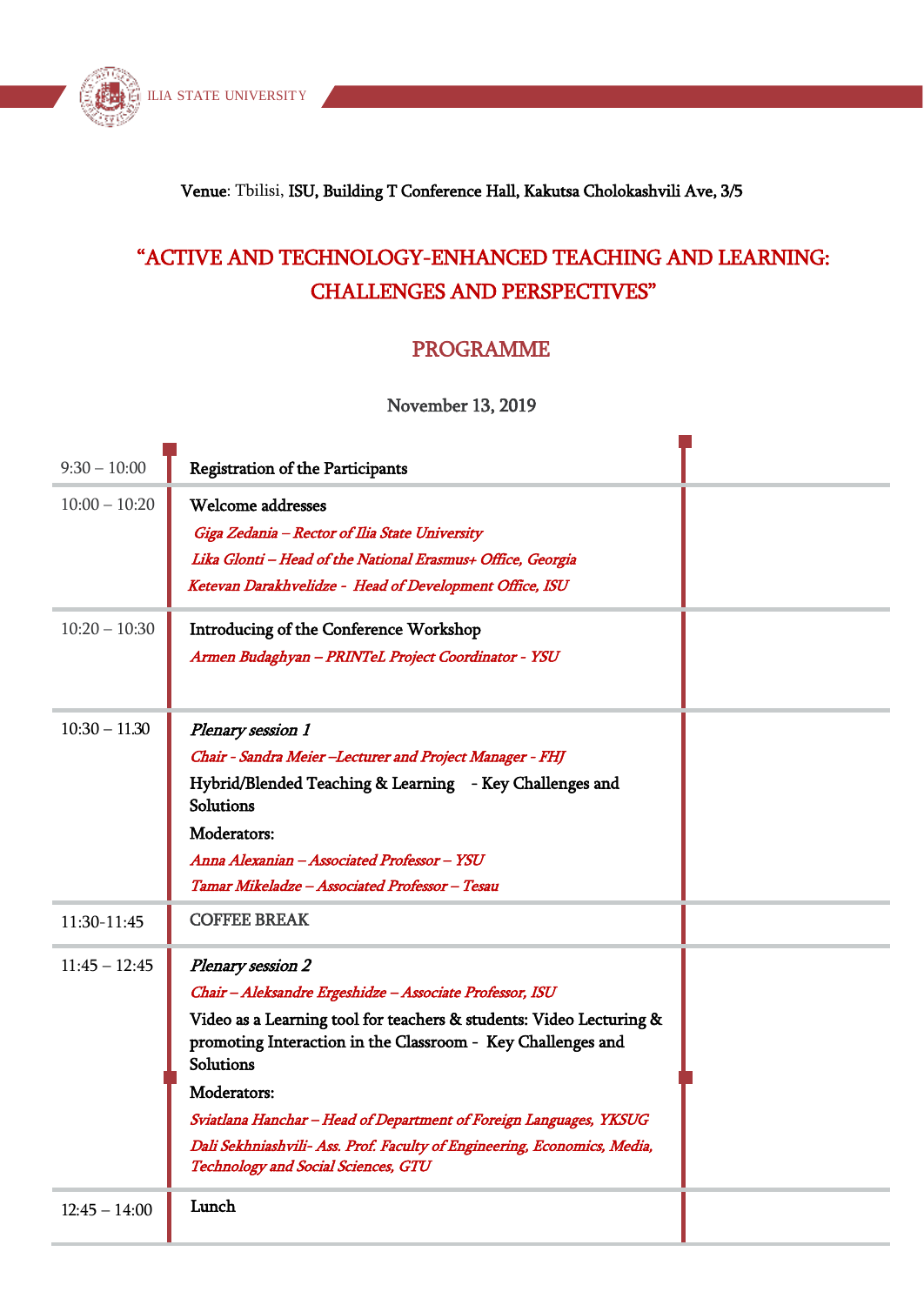|                 | LIA STATE UNIVERSITY                                                                                     |  |
|-----------------|----------------------------------------------------------------------------------------------------------|--|
|                 |                                                                                                          |  |
| $14:00 - 15:00$ | <b>Plenary Session 3</b>                                                                                 |  |
|                 | Chair - Chris van Keer - Professor, KU Leuven                                                            |  |
|                 | Active Learning with special focus on Technology Enhanced<br><b>Collaborative Learning</b>               |  |
|                 | Moderators:                                                                                              |  |
|                 | Konstantin Mulyarchik - Associate Professor, BSU                                                         |  |
|                 | Tamari Kupreishvili - Lecturer at the Department of Political and<br><b>International Relations, GTU</b> |  |
| $15:00 - 16:00$ | <b>Plenary Session 4</b>                                                                                 |  |
|                 | Chair- Gunvor Larsson Torstendsdotter - Head of Didacticum, LiU                                          |  |
|                 | Active Learning in the Flipped Classroom                                                                 |  |
|                 | Moderators:                                                                                              |  |
|                 | Menua Soghomonyan - Associated Professor, YSU                                                            |  |
|                 | Levan Tsagareli - Professor - ISU                                                                        |  |
| $16:00 - 16:15$ | <b>COFFEE BREAK</b>                                                                                      |  |
| $16:15 - 17:15$ | <b>Plenary Session 5</b>                                                                                 |  |
|                 | Chair - Joan-Tomas Pujola - Tenured University Lecturer - UB                                             |  |
|                 | Active learning & ICT-enhanced teaching: M-learning &<br>gamification                                    |  |
|                 | Moderators:                                                                                              |  |
|                 | Tatsiana Lisouskaya - Head of Department of Humanitarian Science, BrSTU                                  |  |
|                 | Tamar Magalashvili - Associate Professor, ISU                                                            |  |
| 17:15-17:30     | Closing of the first day $-$ key findings                                                                |  |
|                 | Janerik Lunquist-Professor-LiU                                                                           |  |
| 19:30           | <b>GALA Dinner</b>                                                                                       |  |

m.

**Service**